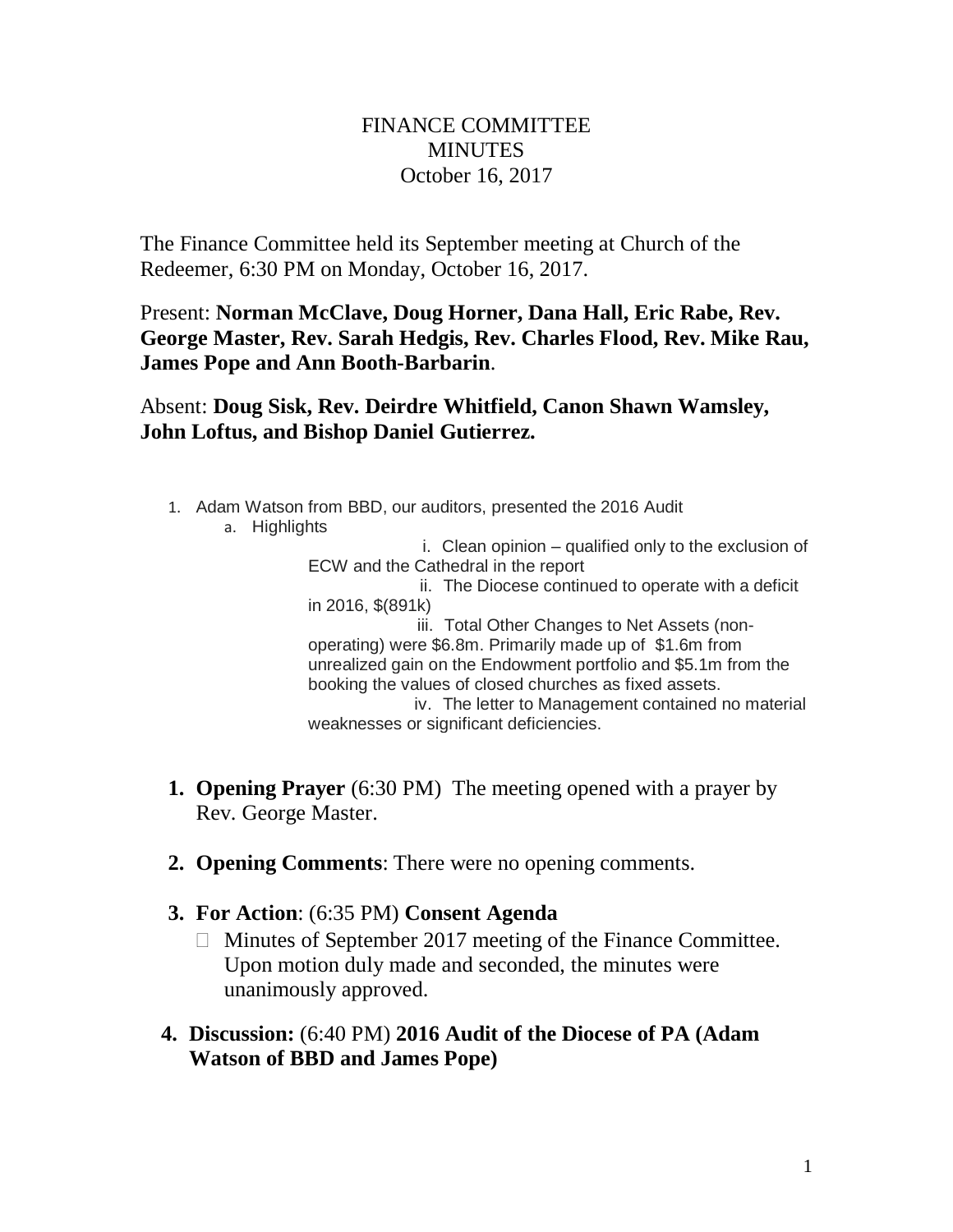The highlights of the discussion and presentation included the following:

- Financial statements include the accounts of DIOPA, DHWBT and the Church Foundation.
- Do not include the accounts of the Cathedral or ECS and thus the opinion is qualified. consolidated)
- Statement of Financial Position
	- o Investments increased \$600 K (150,000 in deposits, \$1,115,000 in withdrawals) Investment income of \$4,020,000 and Income distribution of \$2,450,000.
	- o Real estate held for sale increased \$120 K (see note 8 page 15)
	- o Loans receivable increased \$795 K (note receivable from the Bishop)

o Property and equipment increased \$4.67 M (See note 5 - page 14). Below are closed churches added in 2016)

- $\blacksquare$  St. Stephen's \$2.3 M
- $\blacksquare$  St. Philip's \$1 M
- **•** Crucifixion  $$850 K$
- $\blacksquare$  St. Faith's \$360 K
- St. Mary's Warwick \$300 K
- Statement of Activities
	- o Contributions increased \$190 K (\$180 K from St. Philip's when it merged with St. Peter's)
	- o Congregation assessments increased \$230 K
	- o Other changes
		- Realized and unrealized gains increased over \$4 M (gains of \$1.6 M in 2016)
		- \$5.2 M in revenue from closed churches added to the books in 2016
	- o Operating loss of \$585 K before other changes (unrestricted column)
- Statement of Functional Expenses
	- o Employee benefits increased \$110 K (higher premiums and a \$66 K increase in the postretirement actuarial assumption)
	- o Grants and scholarships increased \$95 K (\$50 K to both ECS and Trinity, Boothwyn)
	- o Meeting expense increased \$70 K (event in July 2016 for the new Bishop)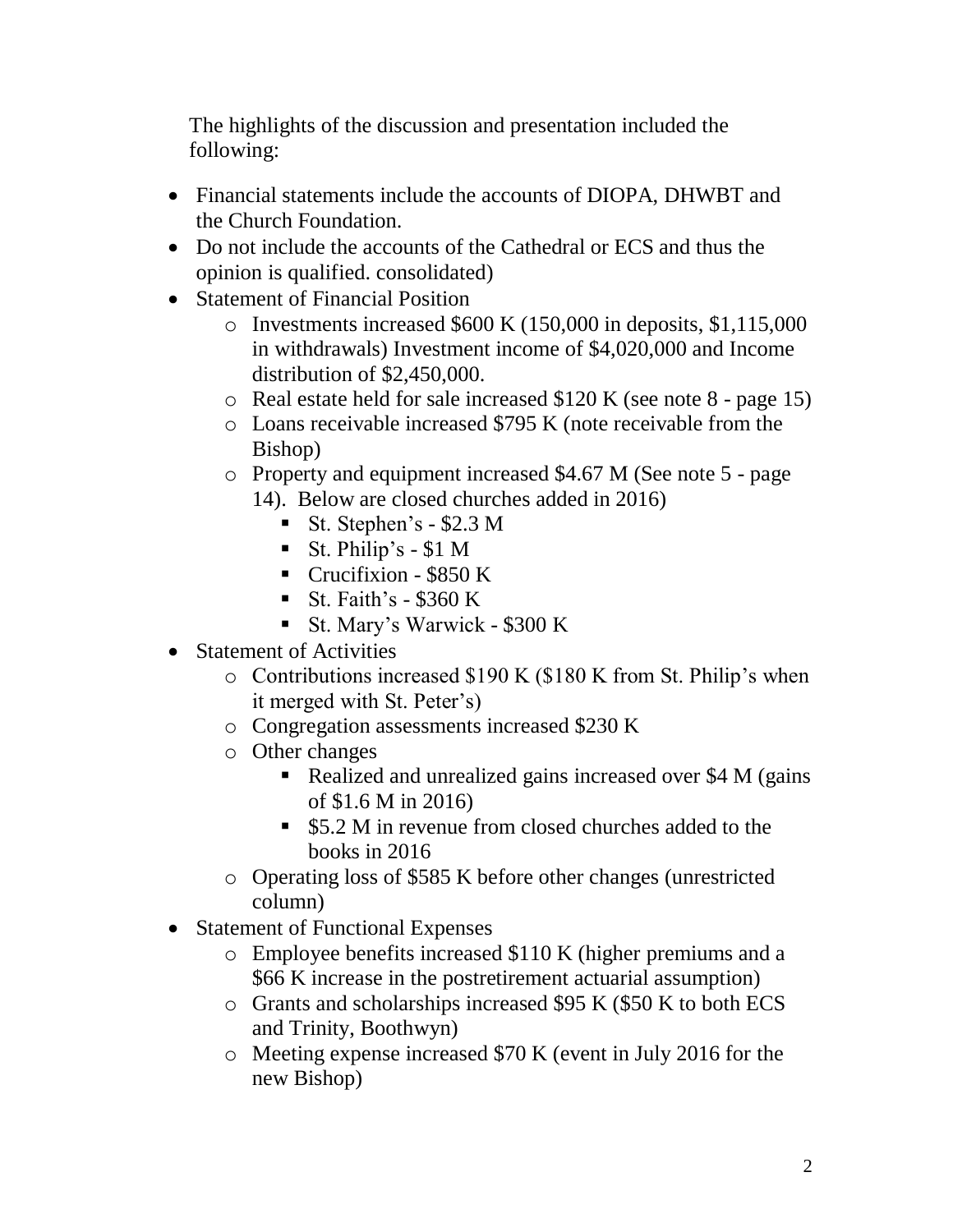- o Professional fees decreased \$200 K (2015 included salary for Lucy Amerman)
- o Repairs and maintenance increased \$80 K (closed church costs; repairs to St. Steven's before sale of the rectory)
- Notes to the Financial Statements
	- o Changes to note #4 (loans receivable) for the new note to the Bishop and note #5 (property and equipment) for the closed churches added in 2016
- Consolidating balance sheet and income statements on pages 20 & 21. Pages 22 and 23 show the statement of activities and functional expenses of the Diocese only for 2016.

## Internal Control

Significant deficiencies were identified during the audit concerning the following areas:

- o Bank reconciliations
- o Cash receipts
- o Vendors

## **5. Discussion:** (7:30 PM) **Property Matters**:

- Church of the Crucifixion Rev Master discussed that the church is in bad repair. Bishop does not want to sell. Rev Flood added that the building was not built well in its inception. Possibility of searching for another location within the area.
- St. John the Evangelist, Essington: Lease of Rectory: Rev Master advised of the possibility and property committee recommended moving ahead with negotiation of a lease subject to approval of the lease document by Mary's firm. Upon motion duly made and seconded it was agreed that the property committee continue to negotiate and arrange a lease subject to final approval of the form.
- Church of the Advent, Hatboro: Easement issue. Recommendation is to allow an easement with respect to the driveway of the neighbor that is on a part of the property in the amount of 10 feet. Upon motion duly made and seconded allowing the easement was unanimously approved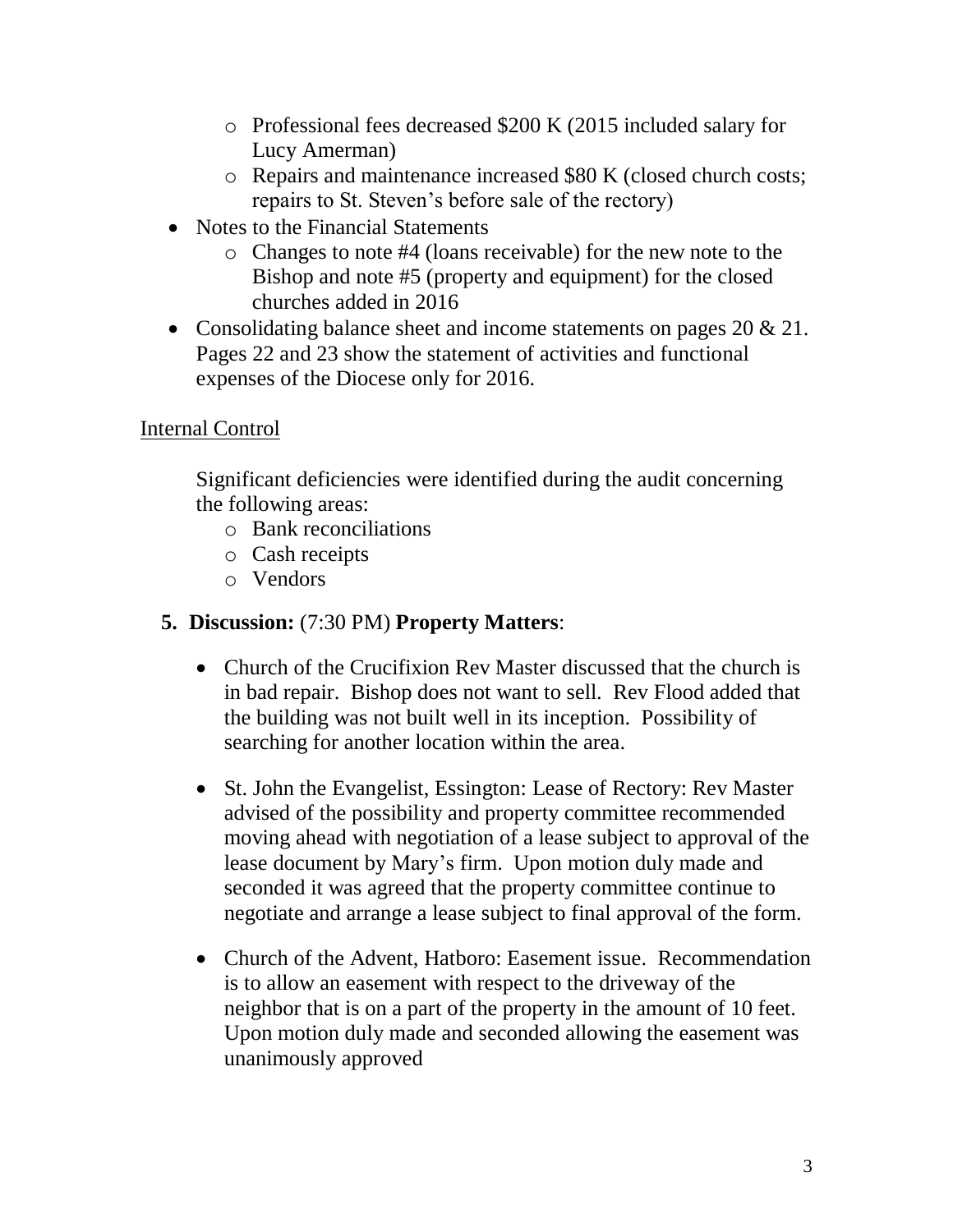- Church of the Resurrection, Rockdale: Rev Master recalled for the committee that this was two churches put together. Cellphone Tower Easement was put on another property. Property committee thinks that either an easement or lease to allow access to the cell tower. The neighbor has offered \$5000 for the access and property committee is suggesting annual lease. Work with Diocese and chancellor's office and the parish to get the best possible compensation. Upon motion made and seconded it was unanimously agreed to support the recommendation of the continued negotiation for lease subject to working with Sean, Chancellor's office and parish.
- St Andrew in the Field: Discussed the payment for removal of trash. Property committee recommends this path forward proceed and renting space in the church to the school for use. After discussion, upon motion duly made and seconded the recommendation was unanimously supported.
- **6. Discussion:** (7:45 PM) **Forthcoming Policy on Property Sales or Encumbrances** Norm advised that a policy would be forthcoming on property sales and encumbrances which is being shepherded by Canon Berlenbach. The policy would come to the property committee and then the Finance committee. Part of the purpose would be to ensure review and oversight as warranted and to ensure that there would be some insight to property issues, the availability of support and resources, and consideration of possible disposition alternatives.

#### **7. Discussion:** (7:50 PM) **Program: Diocesan Grant for Church Building Improvements**

• Norm explained that there was a need to re-Approve the process for diocese grants for Church building improvements. The Standing Committee wanted this to be fast and efficient, it felt there were controls in place and as approval was a precursor consideration of the fact that at the time of the need for such grants it is generally an emergency in most cases. Norm followed stating that the Diocesan Council and Deans are in good position to know the church, needs and value of the proposed grant. There will need to be a developed process, including applications content and submission, review and assessment and vestry support. The Committee discussed that a process could include that the church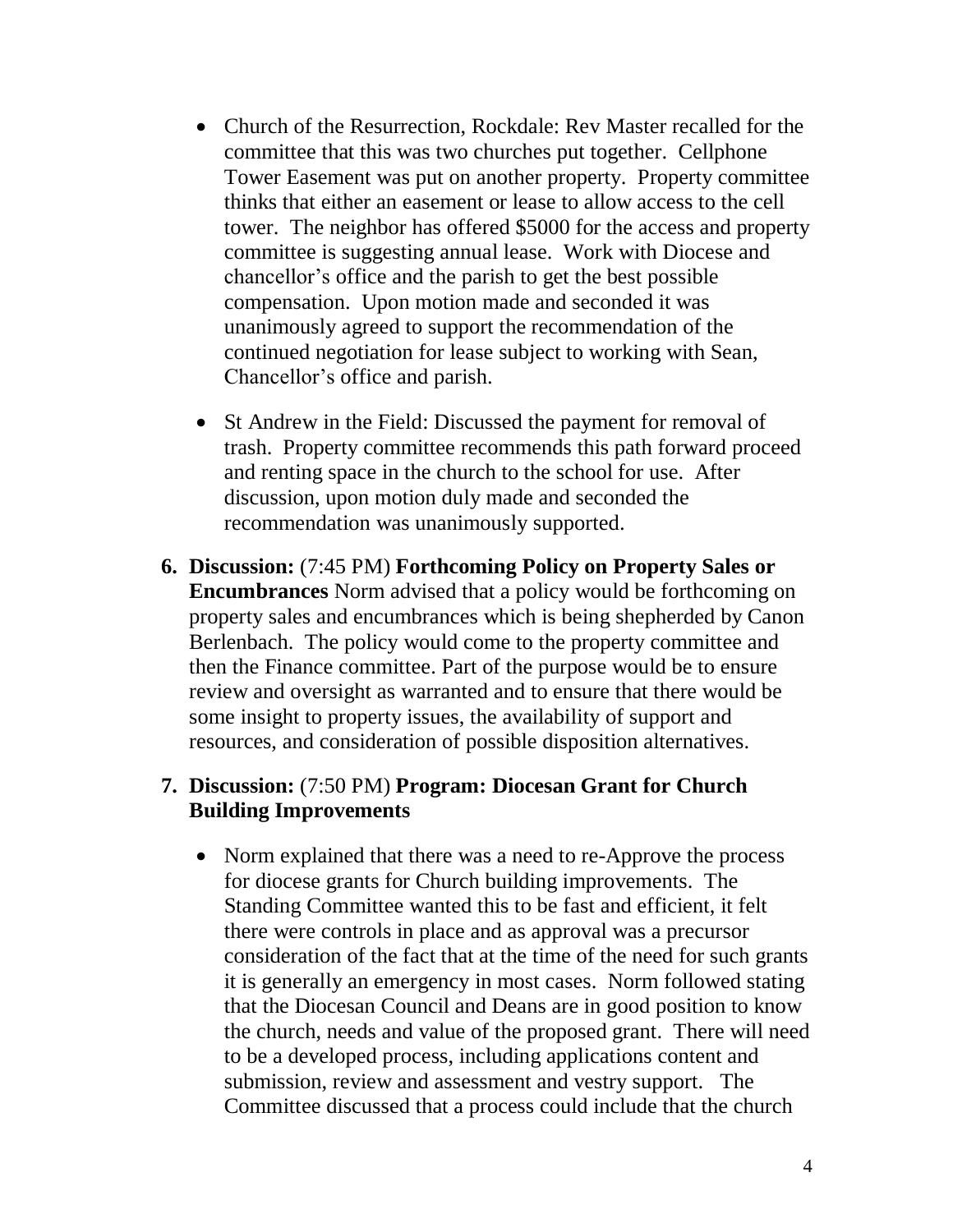receiving the grant makes a two year report on the effect and benefit to the church as a result of grant which could increase accountability. After discussion, it was agreed that the process for grants for Church Building Improvements should progress as discussed.

### **8. Discussion of Reports** (7:55 – 8:10 PM)

- a. Financial Statements –Doug Horner. Statements were distributed. Doug reviewed the statements distributed. He started with review of the assessments status. There are 8 churches remaining to make arrangements for assessment payments. Discussions have been ongoing. There is a good practice for making the arrangements for payment even without written documentation. The conversations have been going well as the list is substantially diminished from previous review. There is a greater amount collected in assessments over last year. Doug then reviewed the Statement of Activities. James discussed the fact that there was review of nondistributed accounts as discussed in audit that could help meet budget. With the amount of travel of staff and canons the variance on travel for this year will likely be more of a baseline and representative of that line item going forward.
- b. Treasurer's Report James Pope, Treasurer noted that most had already been covered. He then recalled the earlier discussion, review and analysis of non-distributed funds. Church Foundation has agreed to change how it calculates units under unit accounting which will make accounting much easier.
- c. Standing Committee Report –Eric Rabe had nothing new to add.
- d. Subcommittees
	- i. Investment Dana Hall reported that the investment committee will meet October 31 and all have been invited to attend.
	- ii. Parochial Relations Rev Flood noted that this subcommittee will be removed going forward as discussed at the last meeting.

#### **9. Other business** (8:10 PM)

• **Closing prayer** was offered by Rev. Rau